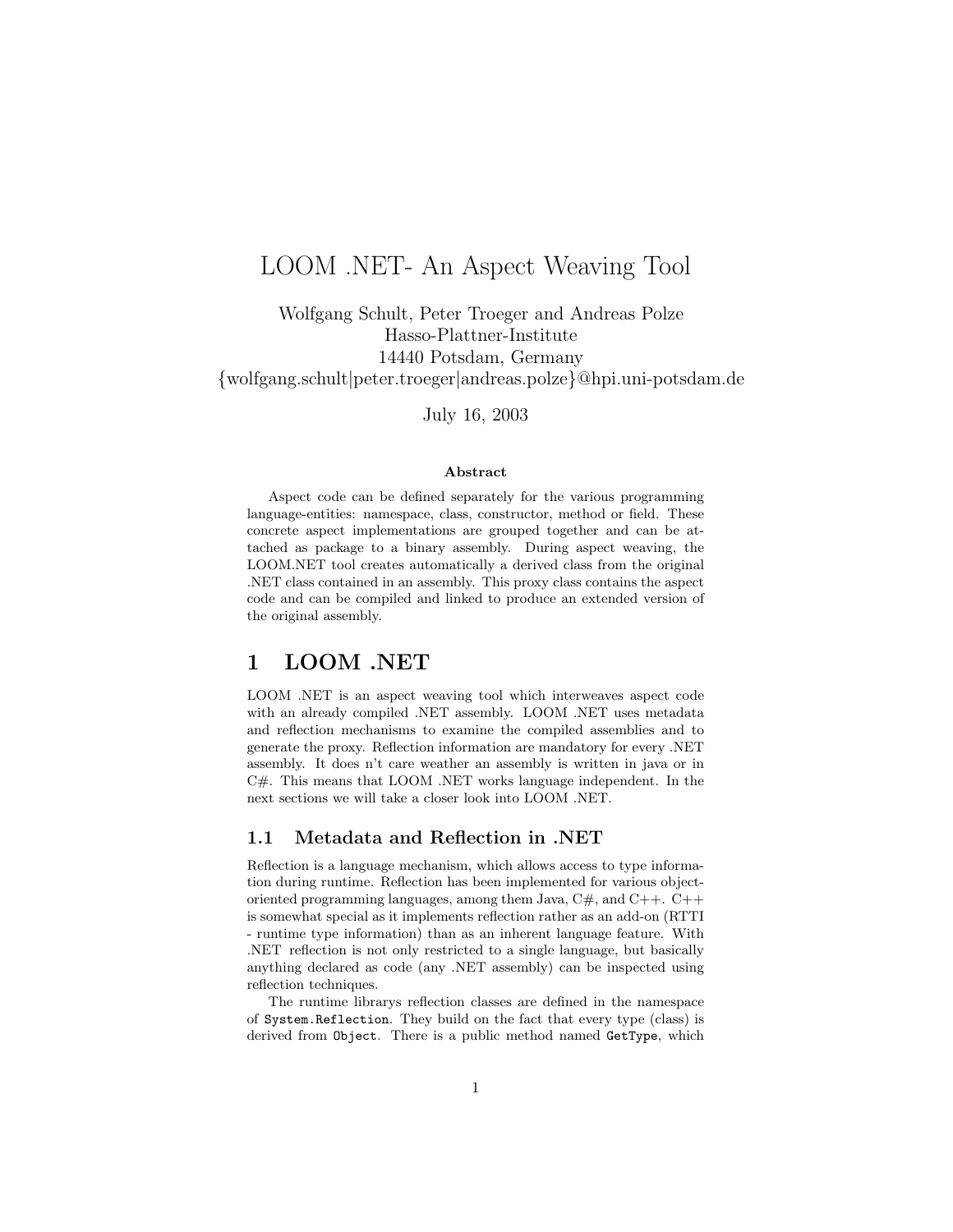

Figure 1: The Metadata Hierarchy of .NET

has as return value an object of the type Type. This type is defined in the namespace System. Every type-instance represents one of three possible definitions:

- a class definition
- an interface definition
- a value-class (usually a structure)

Via reflection, one may ask about almost every type attribute, including the type's access-modifier, whether it is a nested type and about the type's properties. Metadata information is structured in a hierarchical fashion. At the highest level stands the class System.Reflection.Assembly. An assembly object corresponds to one or more dynamic libraries (DLLs) from which the .NET unit in question is composed. As depicted in Figure 1, class System.Reflection.Module stands on the next lower level of the metadata hierarchy. A module represents a single DLL. This module class accepts inquiries about the types the module contains. Proceeding further down the metadata hierarchy reveals type information for any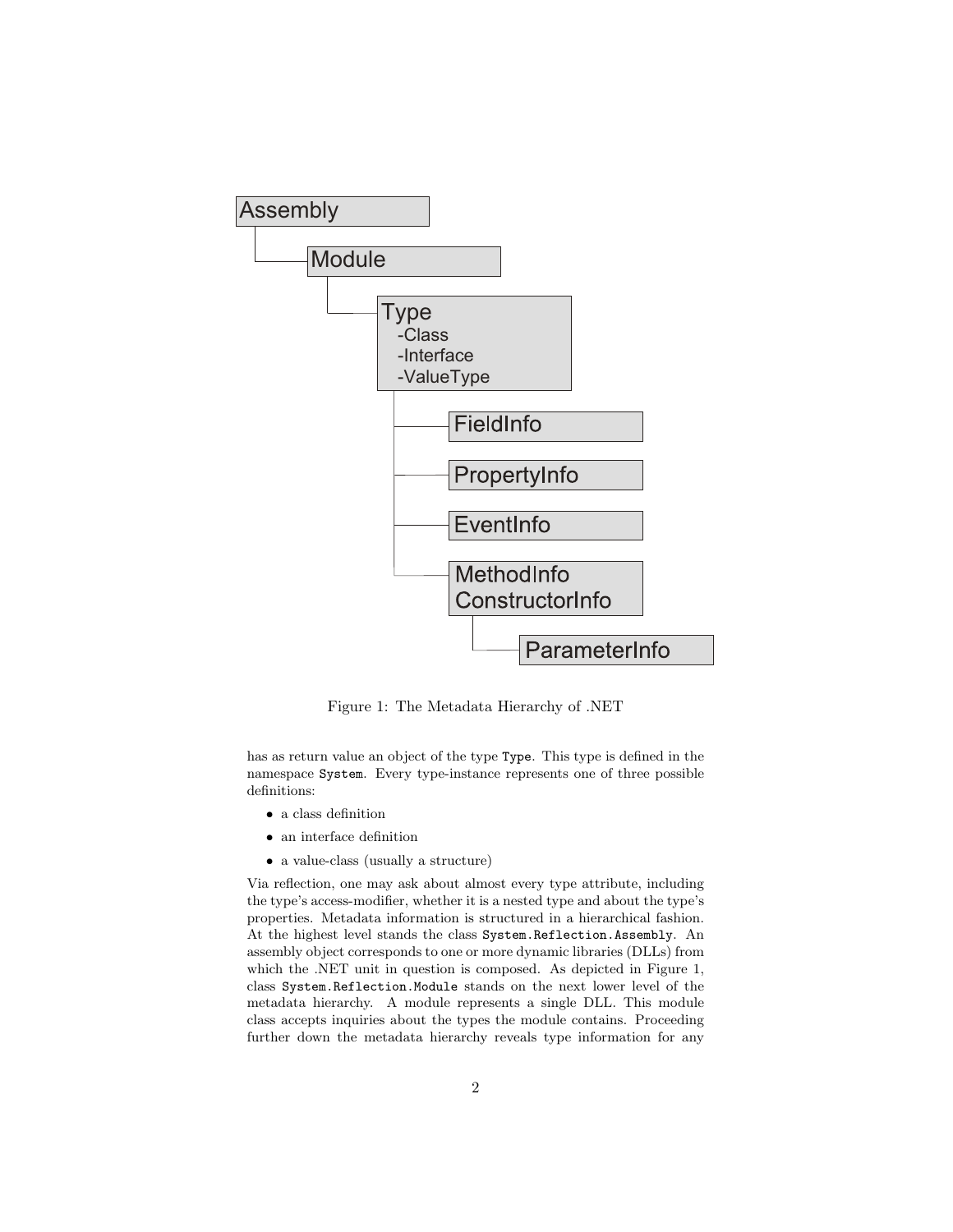of the building blocks making up a member of the .NET virtual object system.

### 1.2 Toward a solution

There are two things what a aspect definition should provide. The first are interceptions and the second are introductions.

Interceptions means that aspect code become active within the control flow of the component. The aspect defines additional actions which should be done on an access to the component. This can happen during a field access, setting or getting a property, executing a method, creating a new object etc.

Introduction on the other hand means that we modify/extend the definition of the component. This is when the aspect defines a new interface or attributes on the component.

With an aspect definition language you should be able to describe which points of the component you want to intercept, and which additional definitions you want to introduce in you component.

An aspect definition in LOOM .NET is a set of weaving rules. A rule is defined by a symbol and a substitution. The substitution can contain further symbols. The starting point are the reflection information of the assembly. Each type of reflection object has a corresponding rule. For instance the corresponding rule for a method reflection object is a rule defined by the symbol  $\langle METHOD \rangle$ . The substitution for such rule is a template which defines how the method in the proxy will generated. The aspect definition can contain rules for:

- $\langle NAMESPACE \rangle$ , the namespace
- $\langle CLASS \rangle$ , the class
- $\langle METHOD\rangle, \langle CTOR\rangle, \langle FIELD\rangle, \langle PROPERTY\rangle,$  the method, constructor, field, and property templates

Similar to the metadata hierarchy in Figure 1 a namespace contains classes and a class contains members (fields, constructors, methods, and properties). Such containing entities will expressed by special symbols:

- $\langle CLASSDEFINITION \rangle$  this rule defines the substitution for all classes in the namespace (usually used in the  $\langle NAMESPACE \rangle$  template
- $\langle MEMBERDEFINITION \rangle$  this symbol will substituted to all members in the class (usually used in the  $\langle CLASS \rangle$  template)

A typical template for  $\langle CLASS \rangle$  would look like the following:

```
/* [CLASSPROTECTION] * / class /* [CLASSNAME] * /: /* [
   BASECLASS] ∗/
{
/∗ [MEMBERDEFINITION] ∗/
}
```
This rule says nothing more than the following: For every assigned class build a new class, derived from this class and if there are rules for members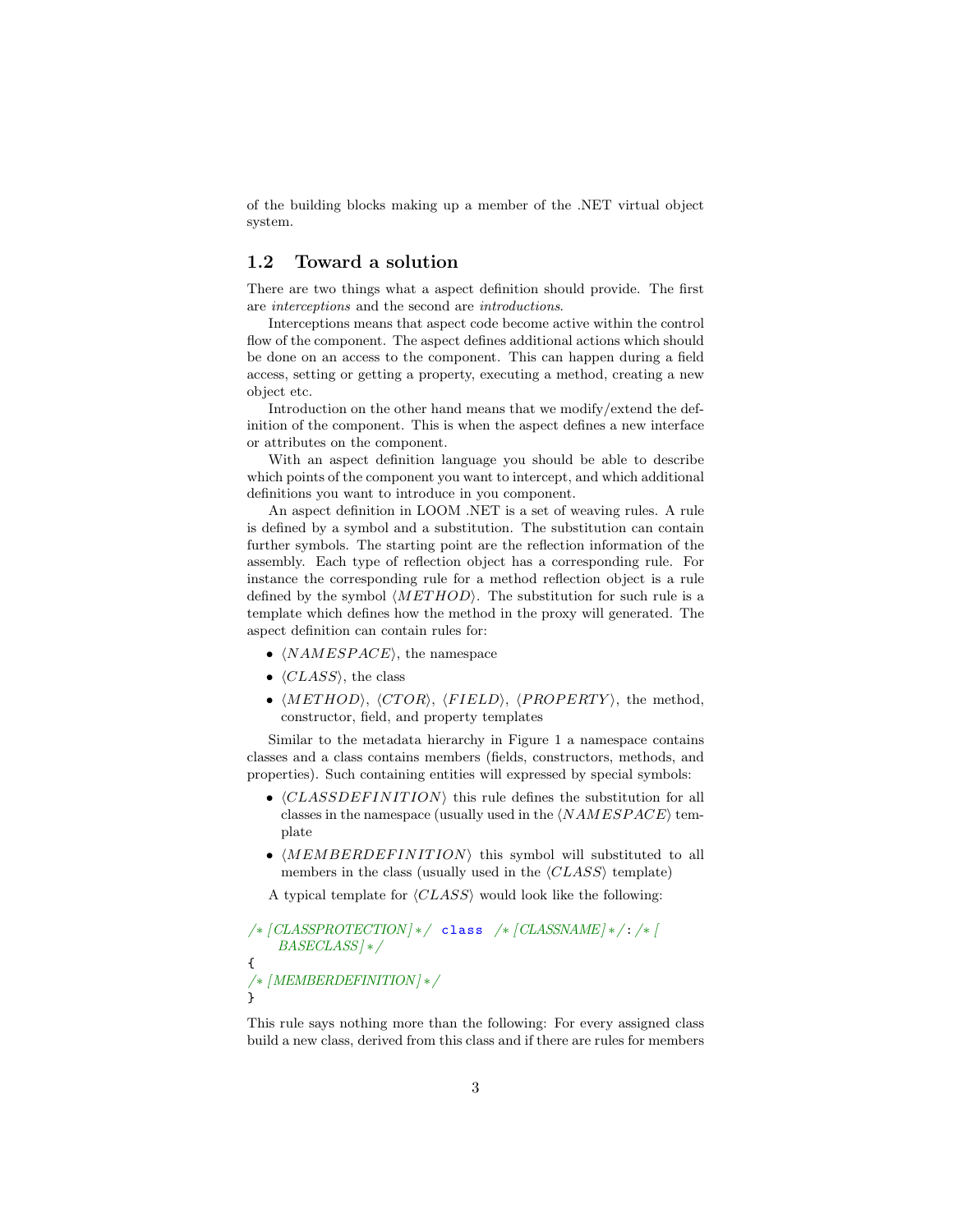| level                   | symbol                            | description                   |
|-------------------------|-----------------------------------|-------------------------------|
| $\langle CLASS \rangle$ | $\langle CLASSNAME \rangle$       | the class name                |
|                         | $\langle BASENAMESPACE \rangle$   | the namespace name of the     |
|                         |                                   | component class               |
|                         | $\langle CLASSPROTECTION \rangle$ | the modifier of the class     |
| $\langle CTOR \rangle$  | $\langle PROTECTION\rangle$       | the modifier of the construc- |
|                         |                                   | tor                           |
|                         | $\langle PARAMDECLARATION\rangle$ | the argument declaration of   |
|                         |                                   | the constructor               |
| $\langle METHOD\rangle$ | $\langle METHODNAME\rangle$       | the method name               |
|                         | $\langle PARAMDECLARATION\rangle$ | the argument declaration of   |
|                         |                                   | the method                    |
|                         | $\langle MODIFIER\rangle$         | the modifier of the method    |
|                         | $\langle RESULTYPE \rangle$       | the result type of<br>the     |
|                         |                                   | method                        |
| $\langle FIELD \rangle$ | $\langle TYPE\rangle$             | the type of the field         |
|                         | 'N AME                            | the name of the field         |

Figure 1: reflection symbols

defined insert substitute these in the enclosing braces. This example shows also a second point. Here one can implement the introductions for the class.

But also interceptions are possible. The following  $\langle METHOD \rangle$  rule gives an idea :

```
public /∗ [MODIFIER] ∗/ /∗ [RESULTTYPE] ∗/ /∗ [METHODNAME
      ] ∗/(/∗ [PARAMDECLARATION] ∗/)
{
   \texttt{MyLogger.Log("enter<math display="inline">\texttt{/*/T}(\texttt{METHODNAME})*\texttt{/T})</math> ;/∗ [RETVALINIT] ∗/
   \hat{N}/* [RETVALASSIGN] * \hat{N} base . \hat{N}/* [METHODNAME] * \hat{N}/* [ABSTY]PARAMLIST \rightarrow \rightarrow ;
    /∗ [RETVALRETURN] ∗/
}
```
The generated code will call the function MyLogger.Log and execute the original implementation. In both templates one can see further symbols enclosed in  $\mathcal{I}$  | and  $\mathcal{I}$  |  $\mathcal{I}$  /. These rules will defined by the weaver depending on the associated reflection object. I.e. the Symbol  $\langle METHODNAME\rangle$ is associated with a rule which replaces the name of the method. Figure 1 shows some of these reflection symbols.

Figure 1.2 shows an example for a generated proxy. On the right site one can see which rules are responsible for which parts of the generated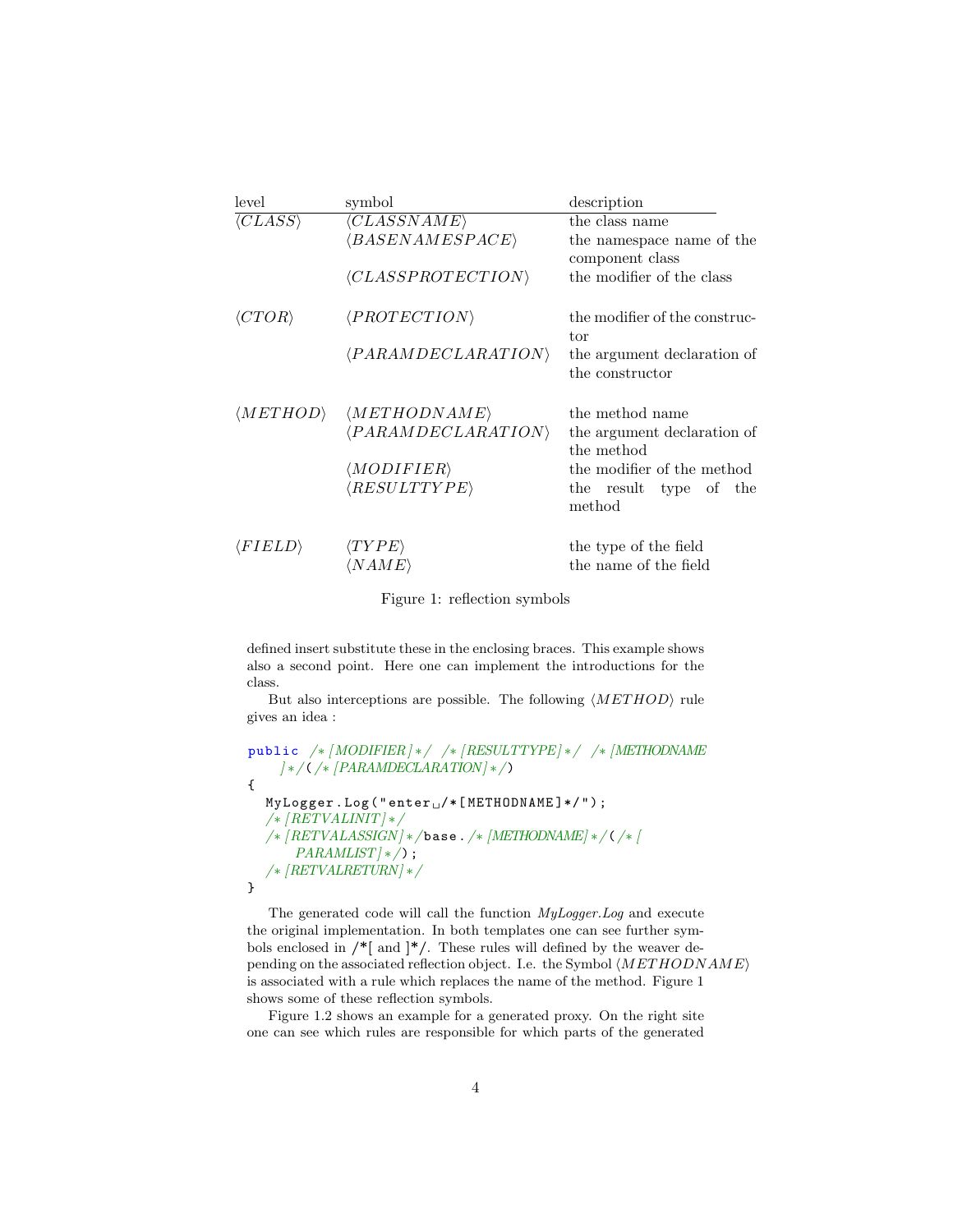

code. In case of the previous example for  $\langle METHOD\rangle$  all reflection information are substituted.

The rules of an aspect are defined in a xml file. There exists a section for every defined aspect. This section contains the rules defined for the aspect.

```
< Aspect Name = " TestAspects . Log " >
  < Tag Type = " file " Name = " NAMESPACE " > namespace_Log .
       tp1 </ Tag>
  < Tag Type = " file " Name = " CLASS " > method_Log . tpl </ Tag >
  < Tag Type = " file " Name = " METHOD " > method_Log . tpl </ Tag
       >
  < Tag Type = " file " Name = " CTOR " > ctor_Log . tpl </ Tag >
  < Tag Type = " file " Name = " FIELD " > field_Log . tpl </ Tag >
</ Aspect >
```
Every rule is defined in a Tag. For instance is there a rule for  $\langle NAMESPACE \rangle$ defined. The template for this rule is stored in the file *namespace\_Log.tpl.*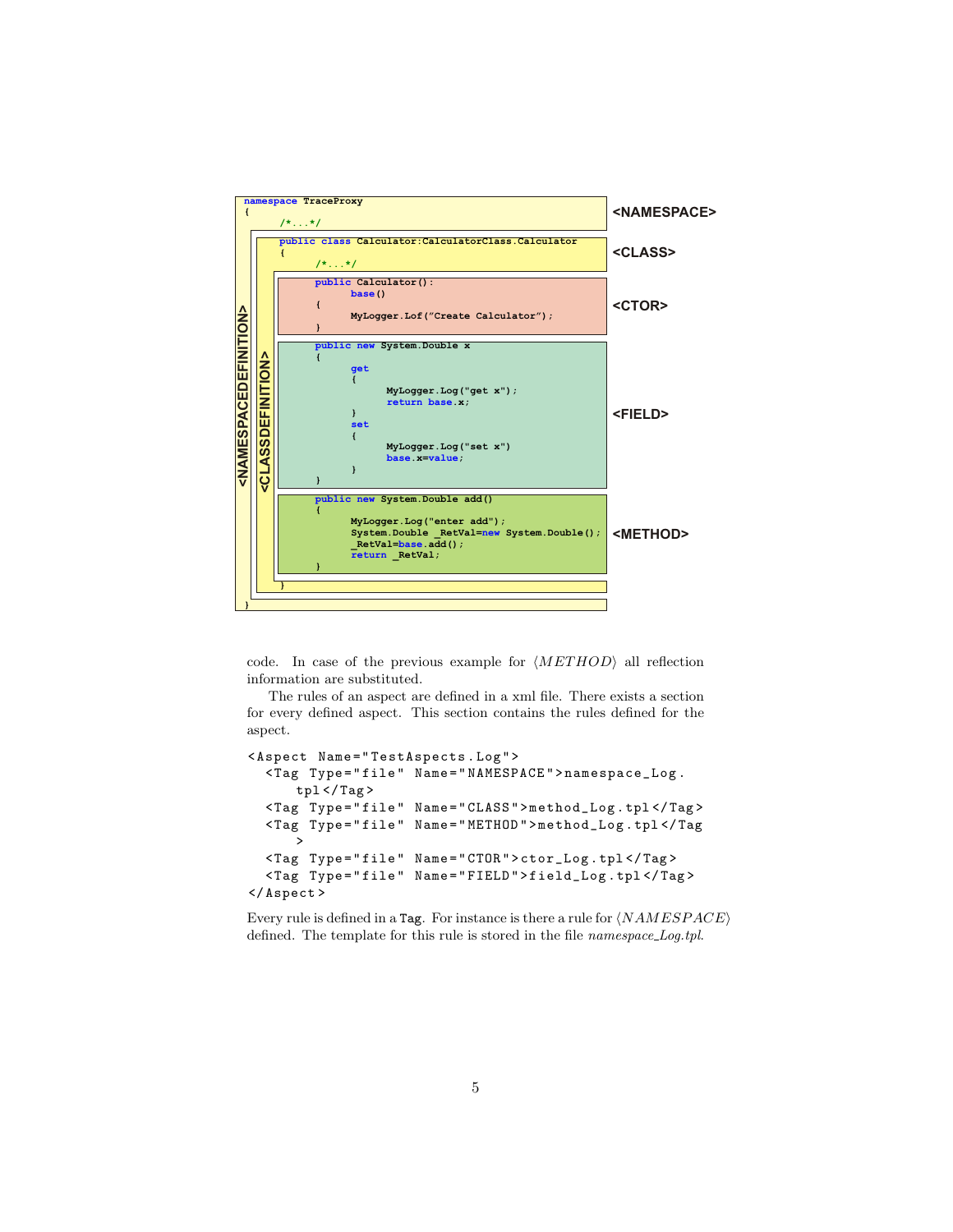## 2 Usage example : A simple checkpointing mechanism

The aspect-oriented programming technique available through LOOM.NET allows the proper integration of crosscutting functional and non-functional aspects into .NET based software systems. The following section explains an exemplary application, which shows the advantages in using .NET technologies in conjunction with aspect-oriented programing techniques.

In the research area on reliable computing one of the relevant techniques is checkpointing. In the context of transaction mechanisms it refers to the saving of an application state snapshot to a secondary storage in order to decrease the needed recovery time in case of a transaction rollback [?]. In the context of object based applications a checkpoint is defined as a designated place in a program at which normal processing is interrupted specifically to preserve the status information necessary to allow resumption of processing at a later time. Checkpointing is the process of saving the status information [?]. With the help of such a mechanism we can increase the fault tolerance of an application - the state is saved periodically and restored to the last consistent state in case of a crash fault. The implementation shown here acts only as a proof-of-concept scenario without taking care of the relevant consistency factors relevant in such an approach.

In the context of passive data objects the process of object state saving is well-known as serialization. In our earlier work we showed that the serialization mechanisms of .NET is (under some preconditions) powerful enough to allow the state saving of actively executed objects. With the help of this functionality we have implemented a framework for the transparent migration of active application during runtime in a distributed .NET environment. This work was presented on the last WORDS 2003 conference in Guadalajara, Mexico [?]. Based on this idea of active object serialization it is also possible to design an exemplary checkpointing functionality.

The serialization functionality of the .NET framework is one of the major features needed for the approach shown here. The .NET environment offers two serializing technologies: XML serialization is able to save the values of public fields and properties. Type information of the members are not saved by this serializer. This makes the XML serialization unusable in the conceptual scope of this work, because the restoring of an active object instance needs this kind of information. The second possibility is the binary serialization. Here all relevant informations including private, static and type data are saved. Because of this extended functionality it is the chosen serializer for the data encoding. Within its framework Microsoft allows the customization of the complete serialization procedure. The main idea behind this concept is to provide a possibility for the custom handling of member values that cannot be deserialized correctly. In practice the customization is done by implementing the ISerializable interface. This capability of the .NET serialization implementation enables the proper handling of runtime state informations from active objects.

At first we have implemented a very basic persistence aspect for LOOM.NET.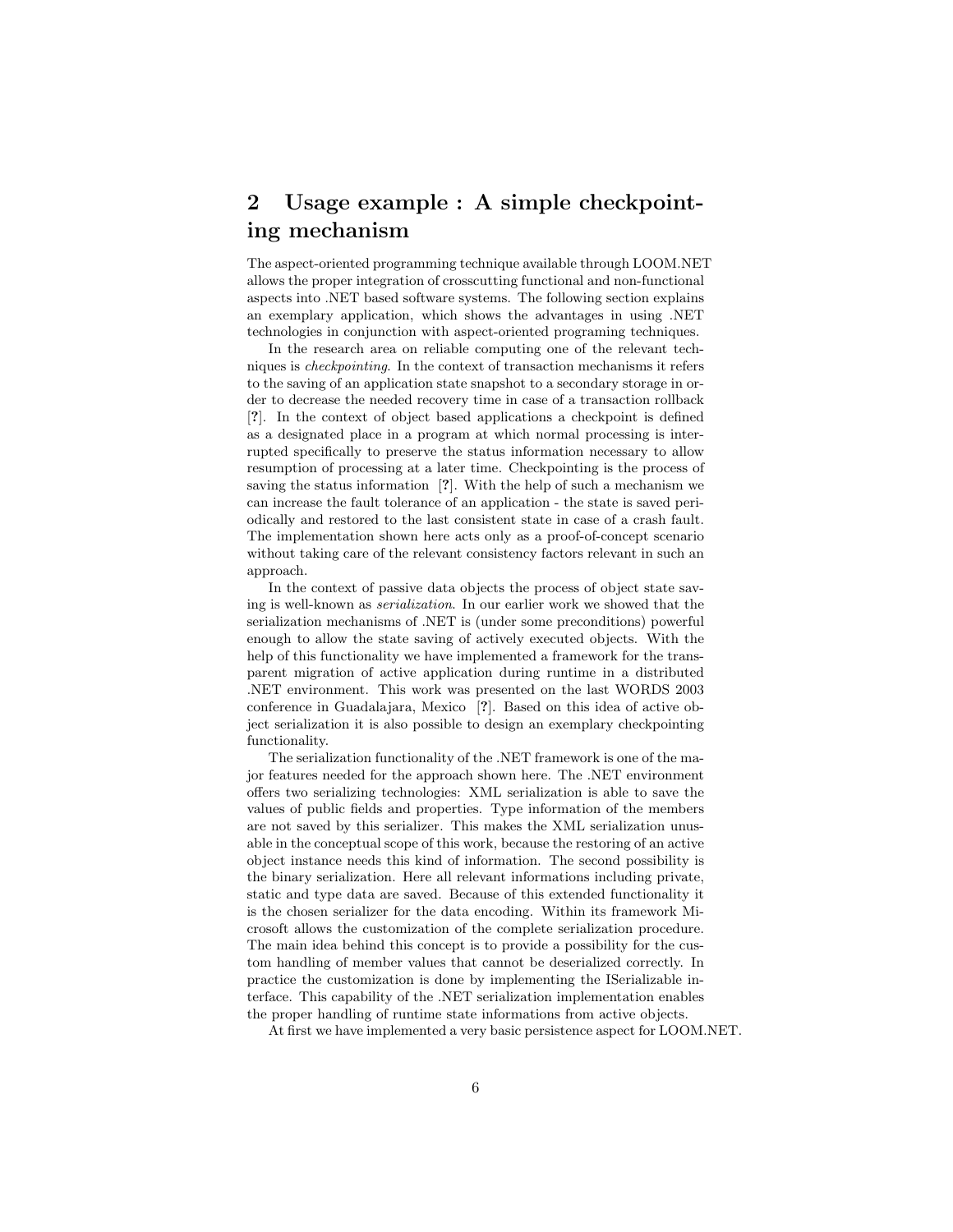This aspect integrates a mechanisms for the persistent storage of application state to a secondary storage and can be applied to an existing binary program without the need for source code. The solution works on default unmodified .NET framework installations, but the non-intrusiveness approach comes for the price of only being usable for a single-threaded applications.

One of the main interesting topics in realizing such a functionality is the time when the saving of the object state information occurs. Our persistent aspect implementation serializes the execution object before application end (in the Finalizer method) and restores the state, if available on the storage device, before the application starts in the constructor code (see figure 2). The deserialization process can only create a new object and not overwrite the state information of the actual execution object. This leads to a new member variable that contains the object in the restored state. Because of this all subsequent calls must be redirected to the deserialized object instance. Normally this leads to overall applicationwide changes in the source code, but with the help of aspect-oriented programing we can easily utilize a simple method template as shown in figure 3.

```
/∗ [PROTECTION] ∗/ /∗ [CLASSNAME] ∗/(/∗ [PARAMDECLARATION] ∗/) :
    base \frac{\sqrt{*} \left[ PARAMLIST \right] *}{P}{
  System . IO . Stream _stream ;
  try
  {
     _stream = System . IO . File . Open ( " serialized . bin " , System . IO
         . FileMode . Open ) ;
  }
  catch ( Exception )
  {
     // seems like there is no serialization data
     return ;
  }
  System . Runtime . Serialization . Formatters . Binary .
      BinaryFormatter _formatter = new System . Runtime .
       Serialization . Formatters . Binary . BinaryFormatter () ;
  this_deserialized = (\sqrt{*}/\text{CLASSNAME})*/) _formatter.
       Deserialize (_stream);
  _stream . Close () ;
}
```
Figure 2: LOOM.NET constructor template for persistency aspect

After realization of the persistency aspect one could extend the functionality towards a simple checkpointing approach. In this context checkpointing can be seen as the consistent creation of persistency information at specific points during runtime. This leads to a new problem: It must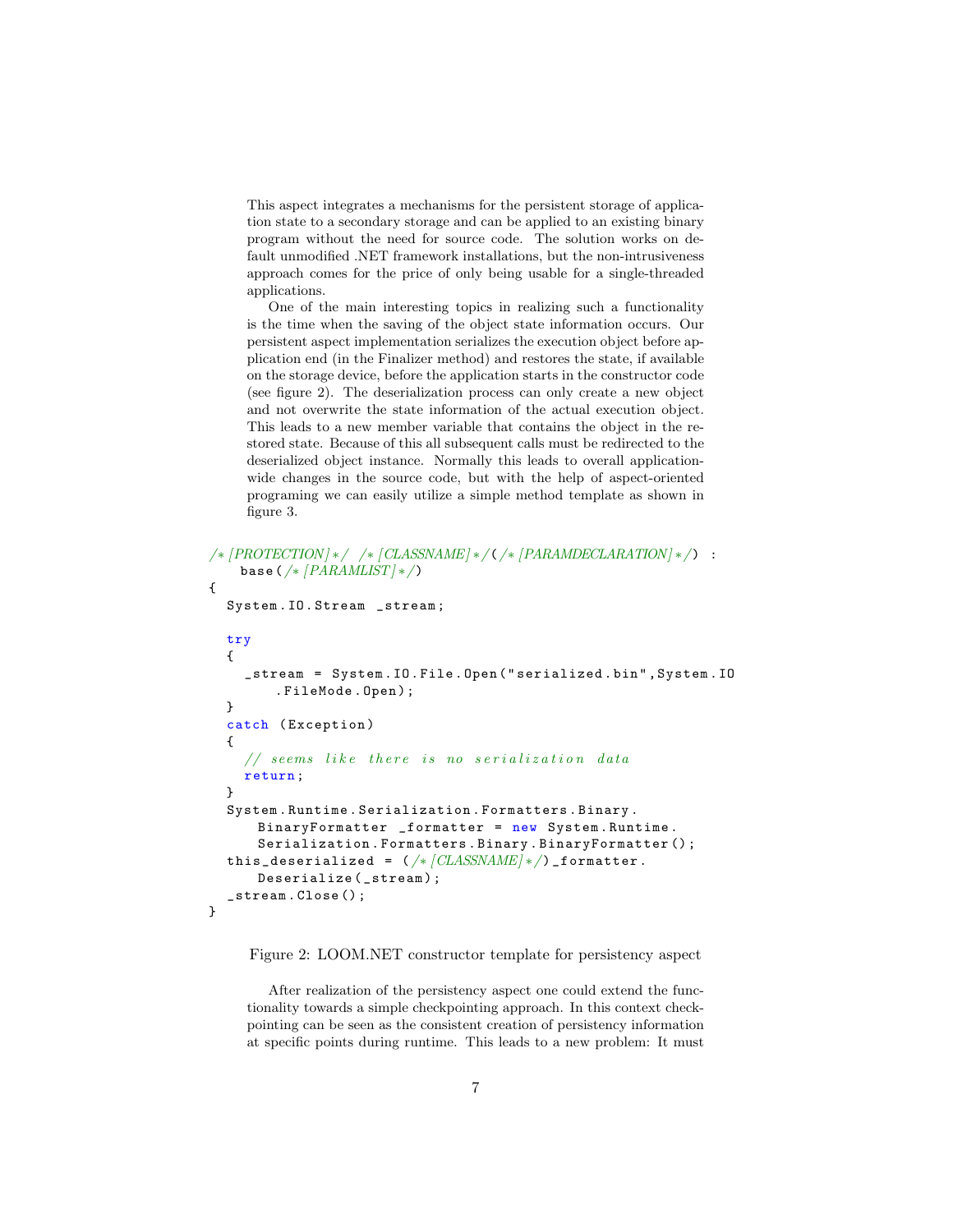```
/∗ [PROTECTION] ∗/ /∗ [CLASSNAME] ∗/(/∗ [PARAMDECLARATION] ∗/) :
    base \frac{\sqrt{*} \left[ PARAMLIST \right] *}{P}{
public /* [MODIFIER]*/ /* [RESULTTYPE]*/ /* [METHODNAME]*/(/* [PARAMDECLARATION] ∗/)
{
  /∗ [RETVALINIT] ∗/
  if (this_deserialized != null)
  {
     /* [RETVALASSIGN] */this_deserialized./* [METHODNAME] */(/*)]
         PARAMLIST \rightarrow \rightarrow ;
     /∗ [RETVALRETURN] ∗/
  }
  else
  {
     /∗ [RETVALASSIGN] ∗/ base ./∗ [METHODNAME] ∗/(/∗ [PARAMLIST] ∗/)
         ;
     /∗ [RETVALRETURN] ∗/
  }
}
}
```
Figure 3: LOOM.NET method template for persistency aspect

be ensured that there is no change in state informations while the checkpointing information is created. Since we already have the prerequisite of a single-threaded application this can be reduced to the fact that there should not be any function call during the serialization process. We solved this problem by wrapping a semaphore around each function call, again with the help of LOOM.NET. The checkpointing code is running in an extra thread, waiting for the checkpointing condition. If it occures the implementation waits until it gets the semaphore, which ensures that no other function call is in progress. It can be easily seen that this kind of interruption relies on an event-driven application model. After successful interruption the checkpointing code trigggers the serialization and finally releases the semaphore to allow the continuation of the application. The triggering of the checkpoint code could simply rely on a time interval or system performance parameters. With the help of AOP and reflection mechanisms it is also possible to investigate the applications state to find a appropriate point in time for checkpointing.

The aspect code integrates a cleanup functionality that removes the state informations in case of a successful application termination. In case of a crash fault the state information resist on the storage device. Within the next application start the data is recognized by the checkpointing code, which leads to the restauration of the last checkpointing state as described in the persistency case.

The simple example shown here does not represent an exhaustive